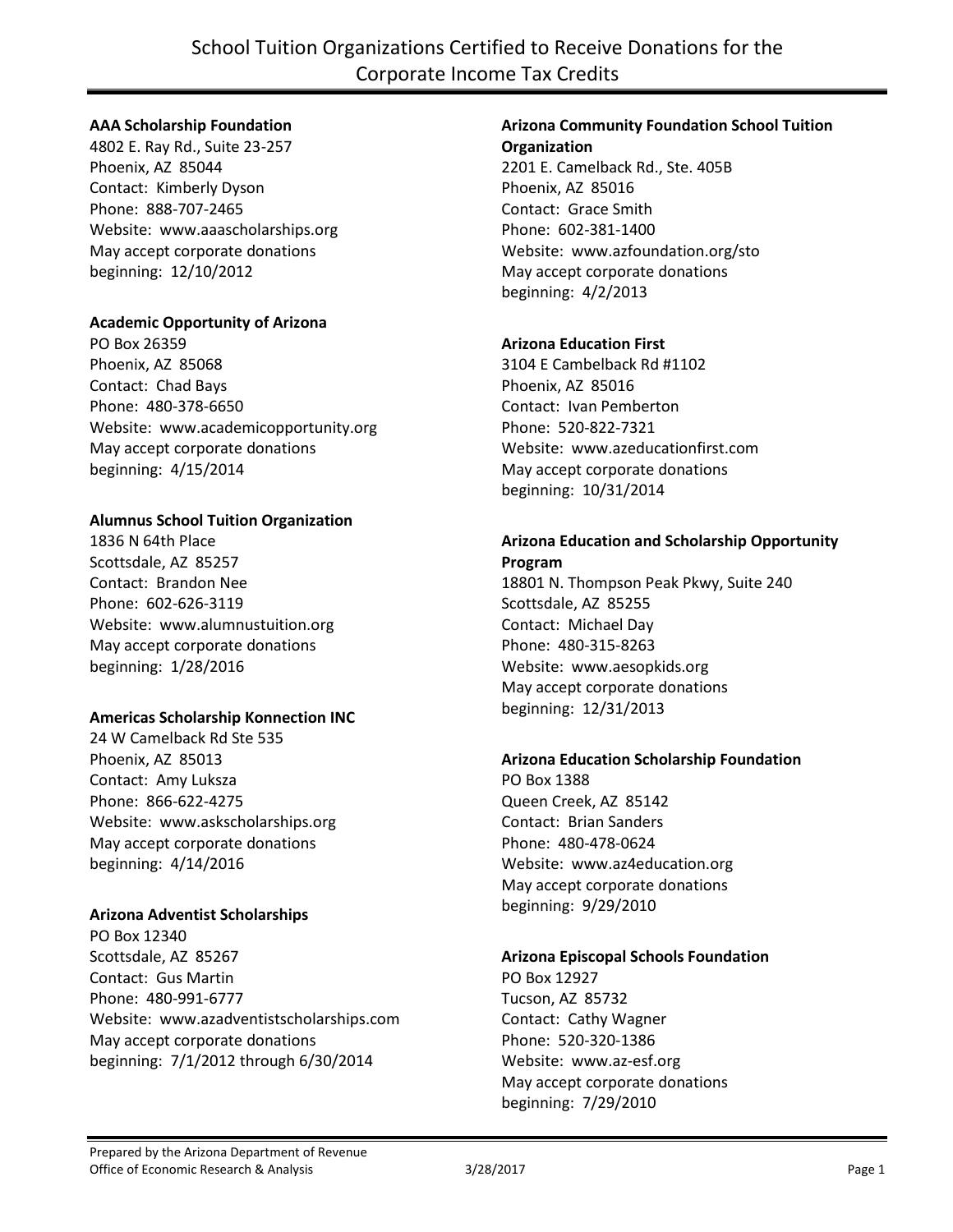#### **Arizona Independent Schools Scholarship Foundation**

PO Box 64703 Tucson, AZ 0 Contact: Heather K. Celani Phone: 520-909-0287 Website: www.aissf.org May accept corporate donations beginning: 7/29/2010

#### **Arizona International Academy Scholarship Fund**

POBox 9332 Phoenix, AZ 85068 Contact: Anna Burris Phone: 602-576-1996 Website: www.aiascholarshipfund.org May accept corporate donations beginning: 6/30/2015

#### **Arizona Leadership Foundation**

28150 N. Alma School Pkwy, Ste 103-234 Scottsdale, AZ 85262 Contact: Richard Kirsch Phone: 520-433-0209 Website: www.arizonaleader.org May accept corporate donations beginning: 3/9/2011

## **Arizona Lutheran Scholarship Organization**

PO Box 13277 Chandler, AZ 85248 Contact: Hans Naumann Phone: 480-420-8660 Website: www.alsosto.org May accept corporate donations beginning: 6/1/2016

#### **Arizona Native Scholastic Enrichment Resource Foundation**

5267 W. Angelo Dr Glendale, AZ 85308 Contact: Patricia McIntyre-Coggeshall Phone: 602-279-0440 Website: May accept corporate donations beginning: 12/12/2011 through 6/30/2012

## **Arizona Private Education Scholarship Fund (APESF)**

6909 E. Greenway Pkwy, Suite 240 Scottsdale, AZ 85254 Contact: Mark Moerkerke Phone: 480-699-8911 Website: www.apesf.org May accept corporate donations beginning: 7/29/2010

#### **Arizona Scholarship Fund**

PO Box 2576 Mesa, AZ 85214 Contact: ChamBria Henderson Phone: 480-686-6030 Website: www.AZscholarships.org May accept corporate donations beginning: 7/1/2012 through 1/27/2017

## **Arizona School Choice Trust**

2875 W. Ray Rd. #6-314 Chandler, AZ 85224 Contact: Elizabeth Dreckman Phone: 623-414-3429 Website: www.asct.org May accept corporate donations beginning: 7/29/2010

## **Arizona Tax Credit**

PO Box 1172 Higley, AZ 85236 Contact: Robyn Brown Phone: 480-939-2151 Website: www.aztxcr.org May accept corporate donations beginning: 11/5/2015

#### **Arizona Tax Credit for Education**

14801 N 83rd Ave Peoria, AZ 85381 Contact: Lynnae Cisco Phone: 623-776-2322 Website: May accept corporate donations beginning: 12/8/2015 through 1/30/2017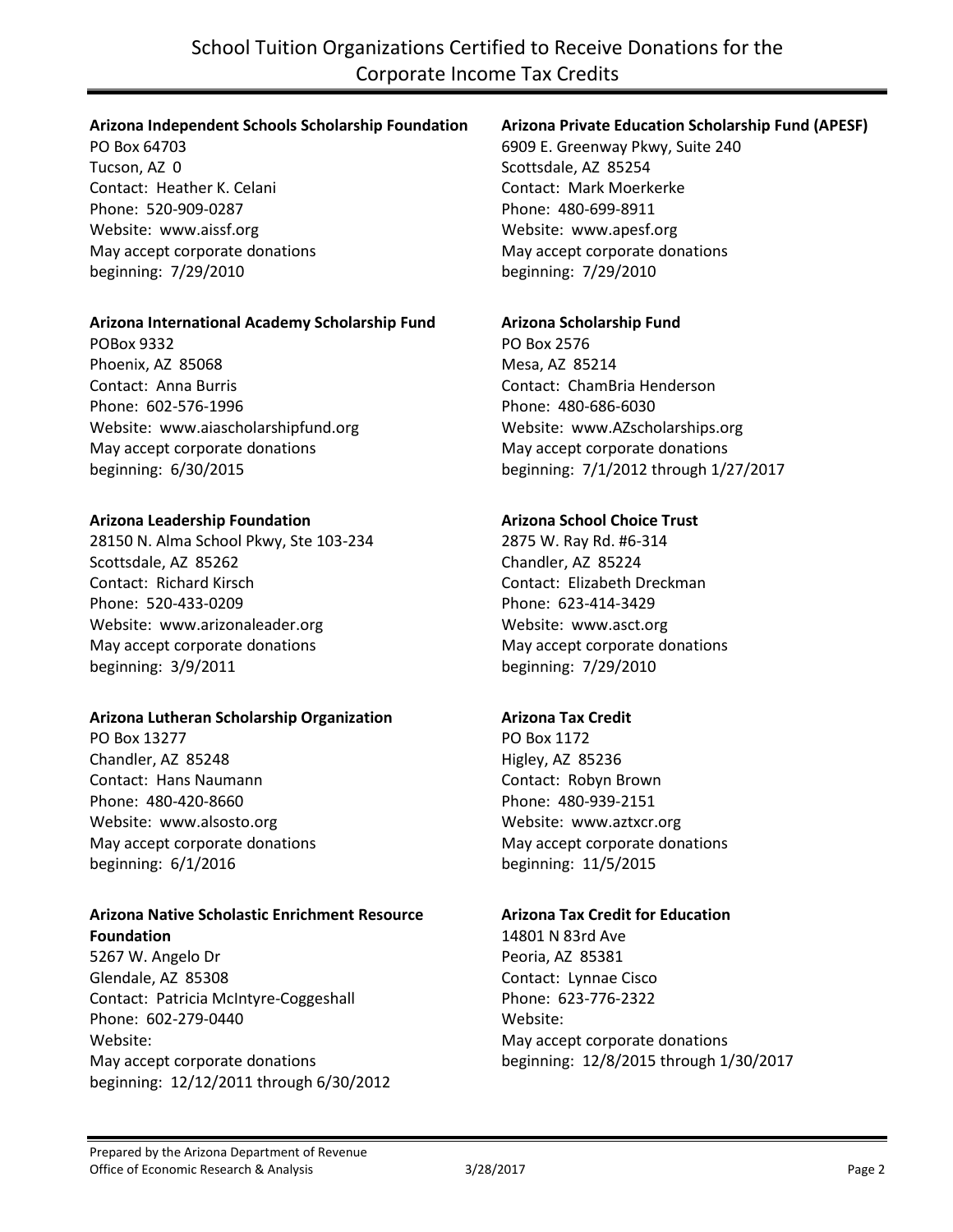## School Tuition Organizations Certified to Receive Donations for the Corporate Income Tax Credits

#### **Arizona Tuition Connection**

11445 E. Via Linda, Suite 2 -145 Scottsdale, AZ 85259 Contact: Timothy Kuhn Phone: 480-409-4106 Website: www.arizonatuitionconnection.com May accept corporate donations beginning: 2/1/2013

#### **Arizona Tuition Organization**

PO Box 11900 Prescott, AZ 86304 Contact: Lara Roehr Phone: 602-295-3033 Website: www.azto.org May accept corporate donations beginning: 7/29/2010

#### **Arizona Waldorf Scholarship Foundation**

3605 E. River Road Tucson, AZ 85718 Contact: Grant Anderson Phone: 520-529-1032 Website: www.awsf-tax.org May accept corporate donations beginning: 7/1/2012

## **Arizona Youth Education Scholarships (AZYES)**

405 W. Franklin Tucson, AZ 85701 Contact: April Lochhead Phone: 520-731-2818 Website: www.azyes.org May accept corporate donations beginning: 7/29/2010 through 12/8/2014

#### **Arizona's Catholic Tuition Support Organization (CTSO)**

PO Box 31 Tucson, AZ 85702 Contact: Gracie Quiroz Marum Phone: 520-838-2558 Website: www.ctso-tucson.org May accept corporate donations beginning: 7/29/2010

#### **Best Student Fund**

PO Box 6226 Chandler, AZ 85246 Contact: Vaseem Khan Phone: 602-803-6050 Website: May accept corporate donations beginning: 7/1/2012

#### **Brophy Community Foundation**

4701 N. Central Ave Phoenix, AZ 85012 Contact: Genevieve Matteucci Phone: 602-264-5291, ext. 6500 Website: www.brophyfoundation.org May accept corporate donations beginning: 7/29/2010

#### **Catholic Education Arizona**

2025 N. Third Street #165 Phoenix, AZ 85004 Contact: Debra A. Castro Phone: 602-218-6542 Website: www.CatholicEducationArizona.org May accept corporate donations beginning: 7/29/2010

## **Chabad Tuition Organization**

2110 E. Lincoln Dr. Phoenix, AZ 85016 Contact: Rabbi Zalman Levertov Phone: 602-944-2753 Website: www.chabadaz.com May accept corporate donations beginning: 7/29/2010

#### **Christ Lutheran School Tuition Organization**

3901 E. Indian School Rd Phoenix, AZ 85018 Contact: Julie Schweigert Phone: 602-957-7010 Website: May accept corporate donations beginning: 7/29/2010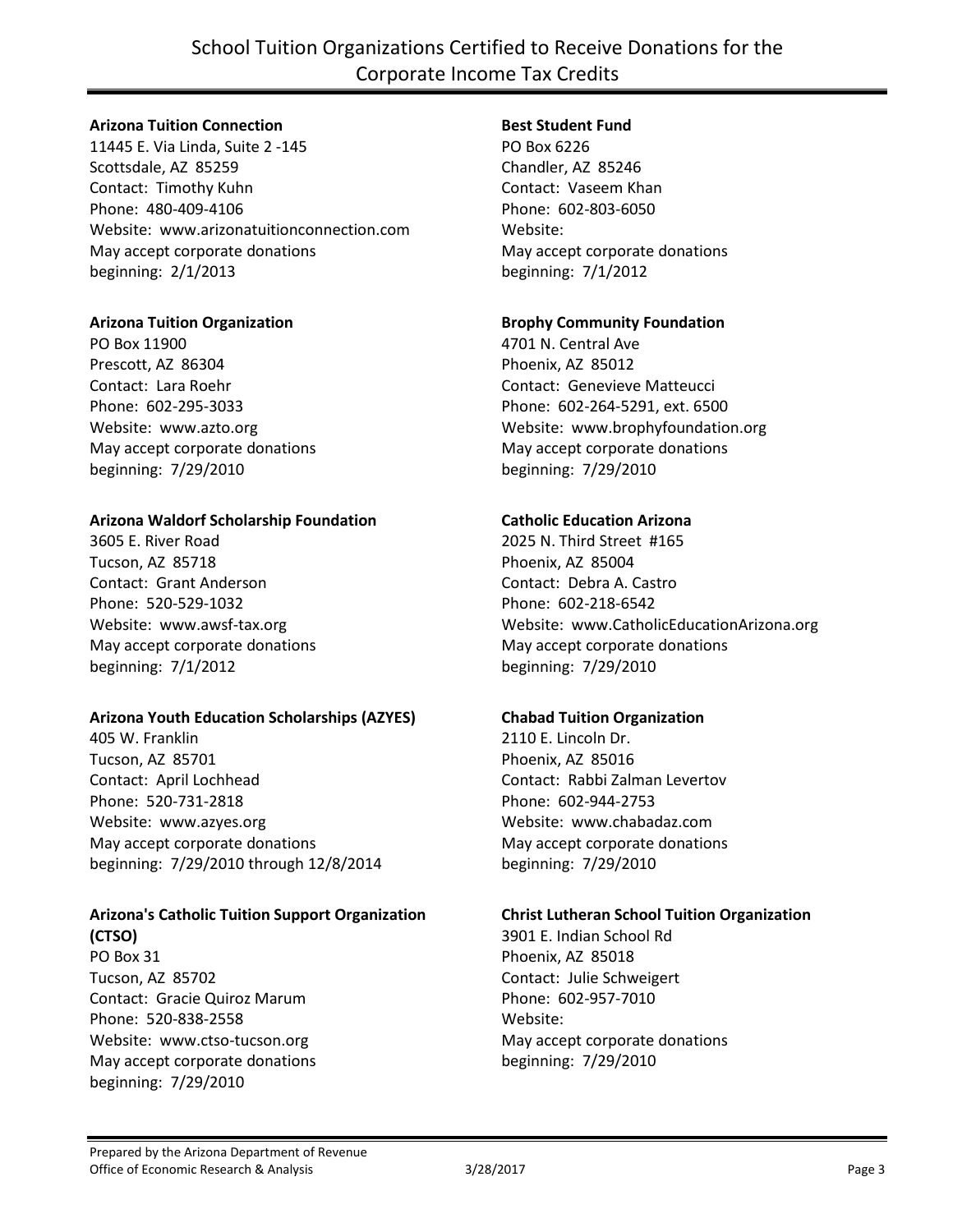## **Christian Scholarship Foundation**

2126 Charteroak Dr. Prescott, AZ 86305 Contact: William Warren Phone: 928-771-2018 Website: www.csf-info.net May accept corporate donations beginning: 7/29/2010

## **Christian Scholarship Fund of Arizona**

3801 N Campbell Ave, Ste A Tucson, AZ 85719 Contact: Thomas LaVoie Phone: 520-322-0966 Website: www.csf-az.org May accept corporate donations beginning: 7/29/2010

## **Cochise Christian School Tuition Organization**

1907 E Loma Ln Sierra Vista, AZ 85650 Contact: Mary Subia Phone: 520-456-4961 Website: www.ccsto.org May accept corporate donations beginning: 2/24/2011

## **Corporate Tax Foundation**

3219 E. Camelback Rd #379 Phoenix, AZ 85018 Contact: Dan Waage Phone: 602-512-0355 Website: www.corptaxfoundation.org May accept corporate donations beginning: 4/14/2011

## **Corporations Reducing Student Tuition**

PO Box 1172 Higley, AZ 85236 Contact: Robyn Brown Phone: 480-939-2151 Website: www.azcrst.org May accept corporate donations beginning: 8/14/2014 through 11/3/2015

## **Diversity Leadership Institute**

1000 N. Payne St. #300 Alexandria, VA 22134 Contact: Anthony Colon Phone: 703-518-8819 Website: www.diversity-leadership.org May accept corporate donations beginning: 7/1/2012 through 11/7/2013

#### **Dynamite Montessori Foundation**

29210 N. 59th St Cave Creek, AZ 85331 Contact: Gene Leach Phone: 480-473-8175 Website: May accept corporate donations beginning: 8/18/2010

## **Education Liberty Fund**

39506 N Daisy Mtn Dr, Ste 122-127 Anthem, AZ 85086 Contact: Paul Nugent Phone: 480-363-8390 Website: www.elfscholar.org May accept corporate donations beginning: 5/15/2015

## **Financial Assistance for Independent Schools**

5048 E Oak Street Phoenix, AZ 85008 Contact: Steven Neidhart Phone: 602-629-6850 Website: www.faisaz.org May accept corporate donations beginning: 7/29/2010

## **Foundation for Corporate Tax Credit**

3231 N. Craycroft Rd. Tucson, AZ 85712 Contact: Rick Belding Phone: 520-907-4944 Website: www.foundationforctc.org May accept corporate donations beginning: 4/15/2011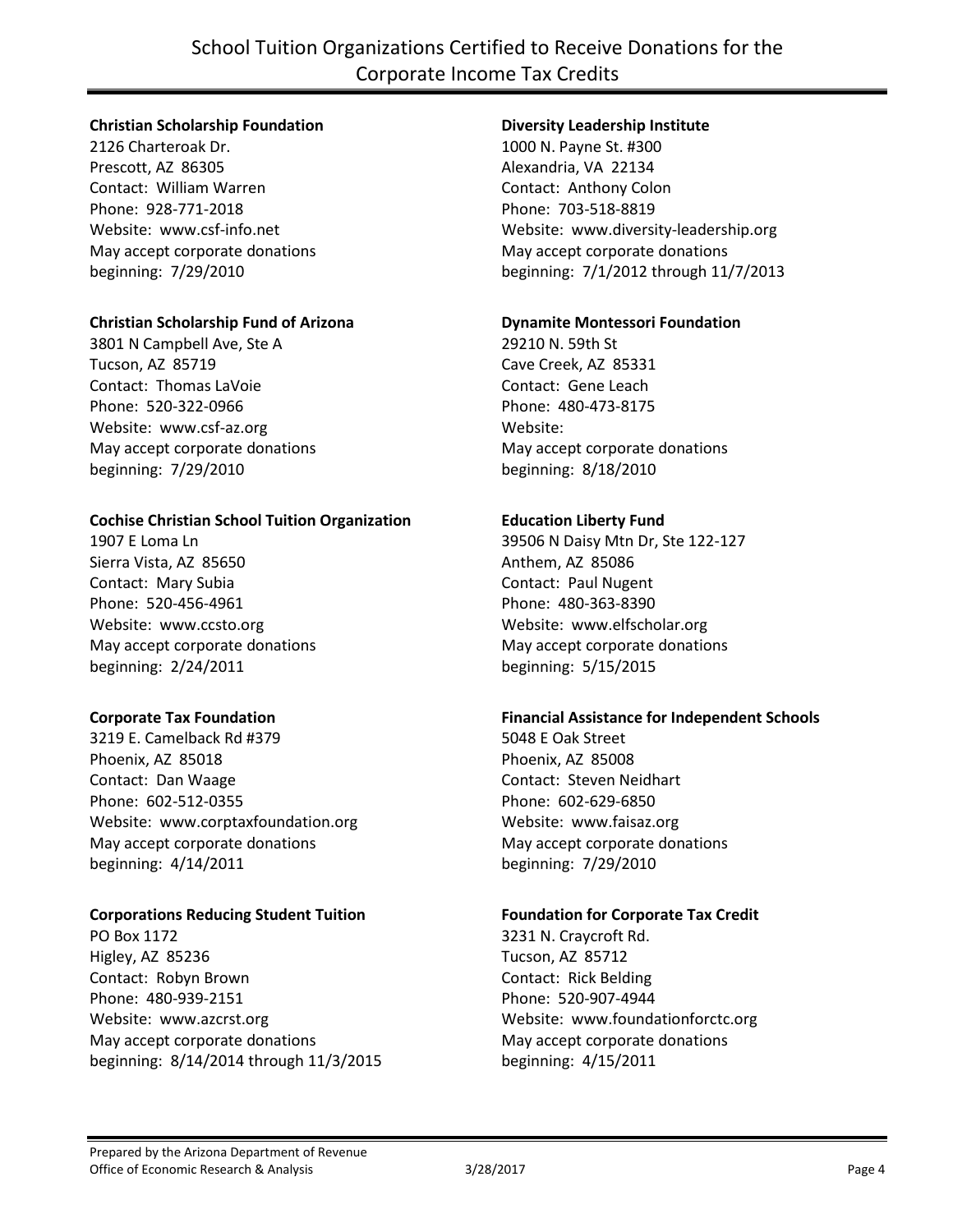#### **Funds for Kids**

975 E. Riggs Rd., Ste. 12-295 Chandler, AZ 85249 Contact: Bryan Treglia Phone: 480-331-8812 Website: www.fundsforkids.org May accept corporate donations beginning: 9/12/2013 through 10/5/2015

## **H.E.L.P. Scholarship Foundation**

430 W. Warner Rd, Suite 123 Tempe, AZ 85284 Contact: Sandra Menefee Phone: 623-694-3487 Website: www.helpscholarships.org May accept corporate donations beginning: 2/3/2011 through 6/30/2015

## **Higher Education STO**

PO Box 14496 Mesa, AZ 85216 Contact: Ganeen Harstick Phone: 480-658-0665 Website: www.hesto.org May accept corporate donations beginning: 3/23/2011 through 4/18/2016

## **Independent Schools Corporate Tax Foundation**

3219 E. Camelback Rd. #288 Phoenix, AZ 85018 Contact: Jennifer Cherilla/Roz Abero Phone: 602-955-8200 Website: www.isctf.org May accept corporate donations beginning: 3/23/2011

## **Institute for Better Education**

911 S. Craycroft Rd. Tucson, AZ 85711 Contact: Charlotte Beecher Phone: 520-512-5438 Website: www.ibescholarships.org May accept corporate donations beginning: 7/29/2010

## **Jewish Education Tax Credit Organization (JETCO)**

3822 E. River Rd. Tucson, AZ 85718 Contact: Jennifer Chansley Phone: 520-647-8442 Website: www.jetco.org May accept corporate donations beginning: 7/29/2010

## **Jewish Tuition Organization**

12701 N. Scottsdale Rd, Ste. 100M Scottsdale, AZ 85254 Contact: Linda Zell Phone: 480-634-4926 Website: www.jtophoenix.org May accept corporate donations beginning: 6/14/2011

#### **Just Friends of Education**

PO Box 38207 Phoenix, AZ 85069 Contact: Robin Alexander Phone: 602-318-7477 Website: May accept corporate donations beginning: 7/29/2010 through 3/4/2015

## **Lexington Education Foundation**

925 S Gilbert Rd Ste. 203 Mesa, AZ 85204 Contact: Kelsey Johnston Phone: 623-349-4322 Website: www.lexingtonscholarships.com May accept corporate donations beginning: 6/2/2016

## **Life Development Institute Education Fund**

18001 N 79th Ave Ste B-42 Glendale, AZ 85308 Contact: Justin Coller Phone: 623-773-2774 Website: www.ldieducationfund.org May accept corporate donations beginning: 7/29/2010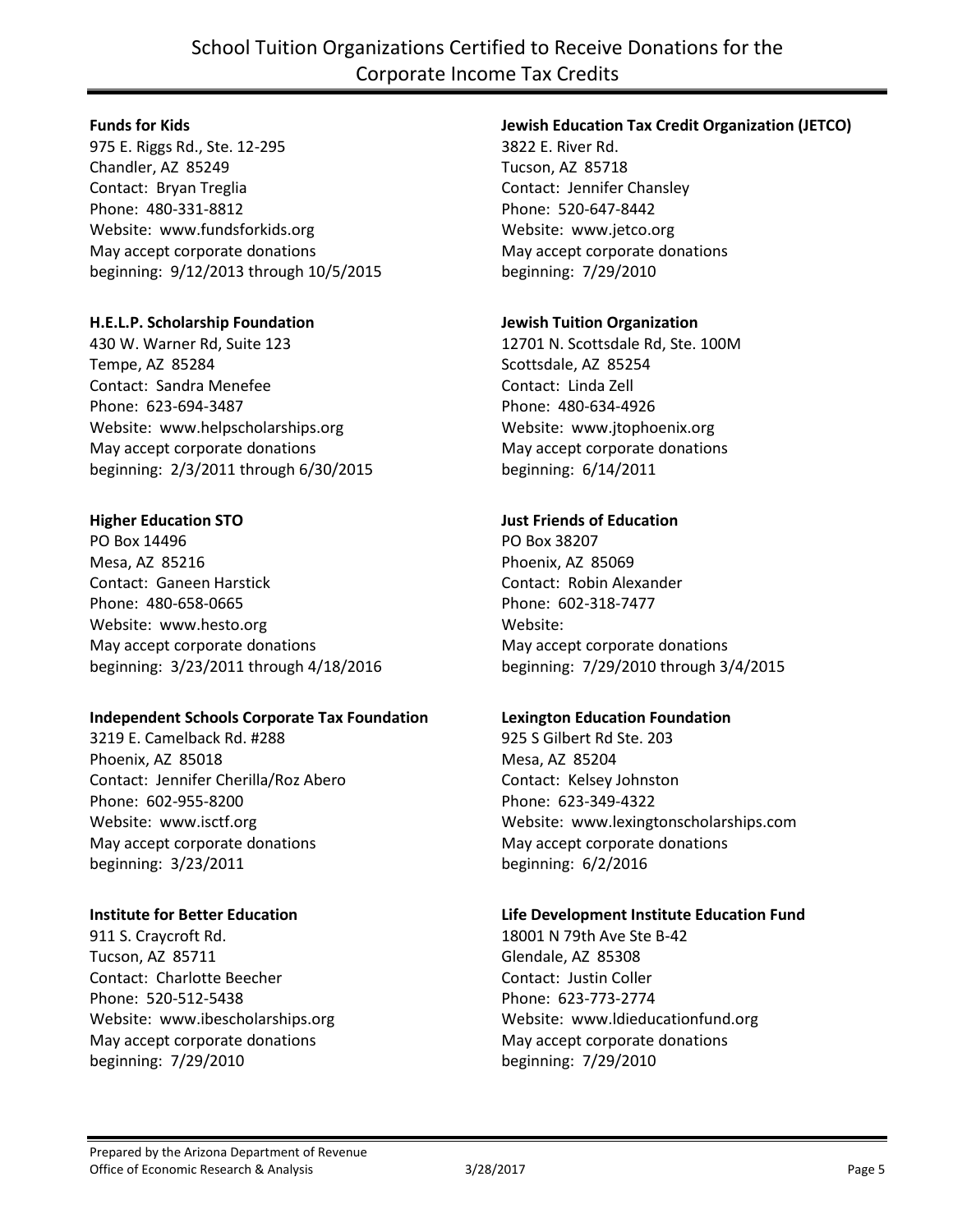## School Tuition Organizations Certified to Receive Donations for the Corporate Income Tax Credits

#### **Lutheran Education Foundation**

11022 N 28th Dr. Ste. 240 Phoenix, AZ 85029 Contact: Allen Nahrwold Phone: 602-864-9197 Website: www.lefsto.com May accept corporate donations beginning: 7/29/2010

#### **Montessori Scholarship Organization**

13111 N. 94th Dr Peoria, AZ 85381 Contact: Theresa Grewe Phone: 602-903-5629 Website: www.msoonline.com May accept corporate donations beginning: 7/1/2012

#### **Next Generation School Tuition Organization**

PO Box 6394 Chandler, AZ 85246 Contact: Tu Nguyen Phone: 480-255-7099 Website: www.nexgensto.org May accept corporate donations beginning: 7/18/2016

#### **Northern Arizona Christian School Scholarship Fund**

PO Box 3923 Cottonwood, AZ 86326 Contact: Crystal Thieme Phone: Website: www.nacssf.org May accept corporate donations beginning: 10/7/2010

#### **Pappas Kids Schoolhouse Foundation**

530 E. Hunt Hwy #103-PMB 443 San Tan Valley, AZ 85143 Contact: Dayna Sandoval Phone: 602-441-5707 Website: www.pappaskidssf.org May accept corporate donations beginning: 8/3/2010

## **Pinetop Tuition Support Organization**

PO Box 1598 Pinetop, AZ 85935 Contact: Kristen E. Desmangles Phone: 480-813-4458 Website: May accept corporate donations beginning: 9/25/2015 through 1/30/2017

#### **School Choice Arizona**

2241 E. Pecos Rd, Ste. 3 Chandler, AZ 85225 Contact: Kristen Goldsby Phone: 480-722-7502 Website: www.schoolchoicearizona.org May accept corporate donations beginning: 7/29/2010

#### **School Tuition Association of Yuma**

PO Box 515 Yuma, AZ 85366 Contact: Rex Pope Phone: 928-782-5786 Website: www.azstay.org May accept corporate donations beginning: 7/29/2010

## **Schools With Heart Foundation**

PO Box 38310 Phoenix, AZ 85069 Contact: Pamela Edberg-Pike Phone: 602-749-1548 Website: May accept corporate donations beginning: 8/19/2010 through 1/24/2014

#### **Shepherd of the Desert Education Foundation**

9590 E. Shea Blvd Scottsdale, AZ 85260 Contact: Bruce Leimbeck Phone: 480-860-1188, ext 290 Website: www.sotdef.org May accept corporate donations beginning: 7/29/2010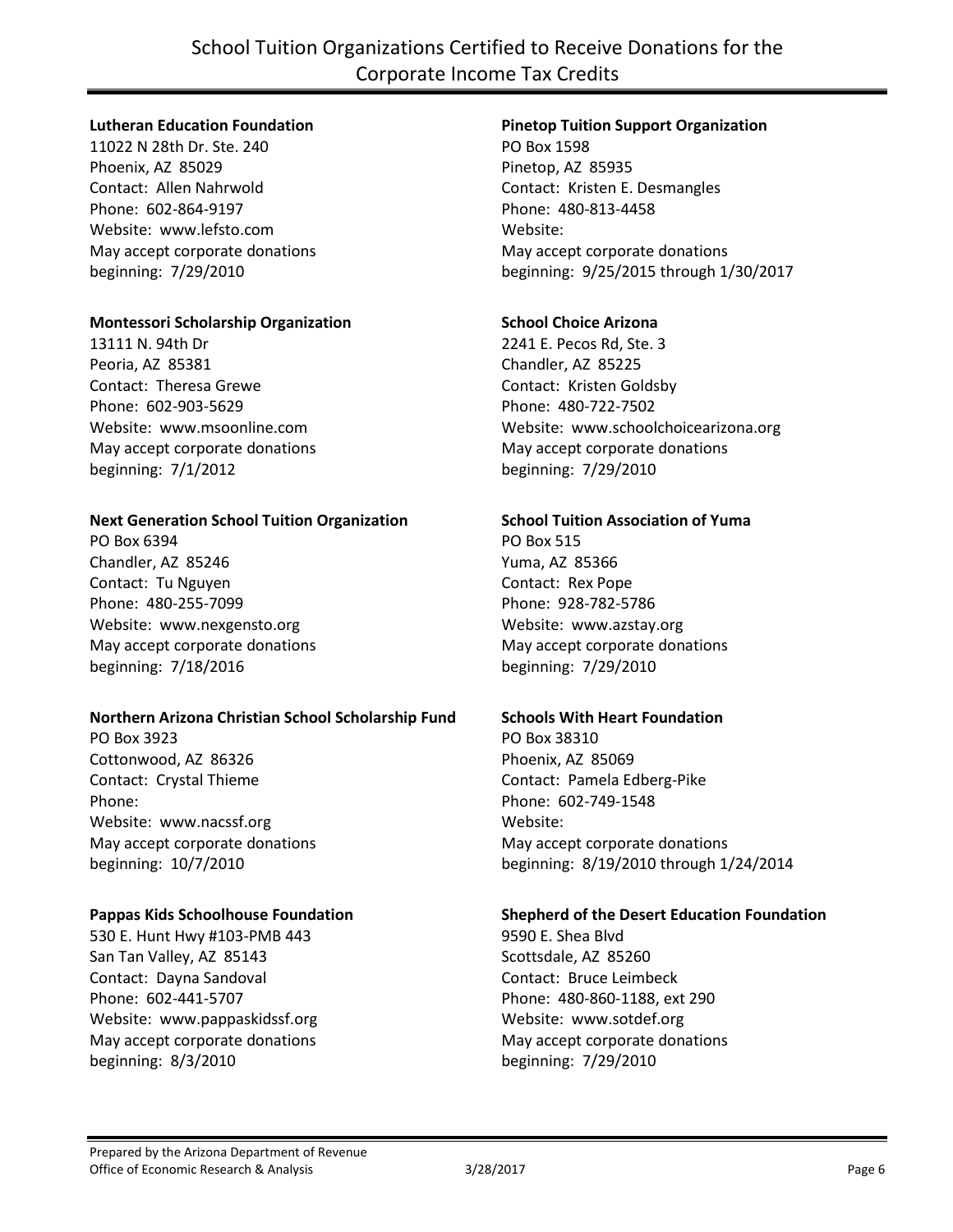## **Southern Arizona Foundation for Education - SAFE**

**Lutheran** PO Box 65855 Tucson, AZ 85728 Contact: Bill Kemp Phone: 520-797-1822 Website: www.safelutheran.org May accept corporate donations beginning: 4/15/2014

#### **Students First Foundation**

1440 S. Clearview Ave Ste 101 Mesa, AZ 85209 Contact: James Lee Phone: 602-377-0748 Website: www.studentswin.org May accept corporate donations beginning: 10/2/2015

#### **Tempe Montessori Parents Organization (TEMPO)**

PO Box 41191 Mesa, AZ 85274 Contact: Charles Velasquez Phone: Website: www.tempoaz.org May accept corporate donations beginning: 10/14/2010 through 11/28/2011

#### **Tempe Montessori School Tuition Organization**

PO Box 40755 Mesa, AZ 85274 Contact: Angela Peacock Phone: 480-966-7606 Website: www.tempemontessori.org May accept corporate donations beginning: 11/29/2011 through 2/4/2014

## **The Leadership Consortium**

PO Box 90847 Phoenix, AZ 85066 Contact: Michael Kelly Phone: 602-304-0011 Website: May accept corporate donations beginning: 7/29/2010 through 2/6/2015

## **TOPS for Kids**

PO Box 41930 Mesa, AZ 85274 Contact: Harry Miller Phone: 480-414-8677 Website: www.topsforkids.com May accept corporate donations beginning: 7/29/2010

#### **Valley Lutheran Scholarship Organization**

5199 N. 7th Ave Phoenix, AZ 85013 Contact: Alyssa Misuraca Phone: 602-230-1600, ext. 111 Website: www.vlso.org May accept corporate donations beginning: 8/3/2010 through 6/30/2016

#### **Valley Tuition Organization**

7220 N. 16th St. Ste. J Phoenix, AZ 85020 Contact: Sadie Reuben Phone: 602-881-5455 Website: www.valleytuitionorganization.org May accept corporate donations beginning: 6/1/2016

# **White Mountain Montesorri Tuition Support**

**Organization** 421 Woodland Rd Lakeside, AZ 85935 Contact: Joey Valichnac Phone: 928-368-3637 Website: May accept corporate donations beginning: 3/3/2017

#### **White Mountain Tuition Support Foundation**

PO Box 2047 Lakeside, AZ 85929 Contact: Laura Higgins Phone: 928-521-3826 Website: www.whitemountaintuition.com May accept corporate donations beginning: 9/2/2010